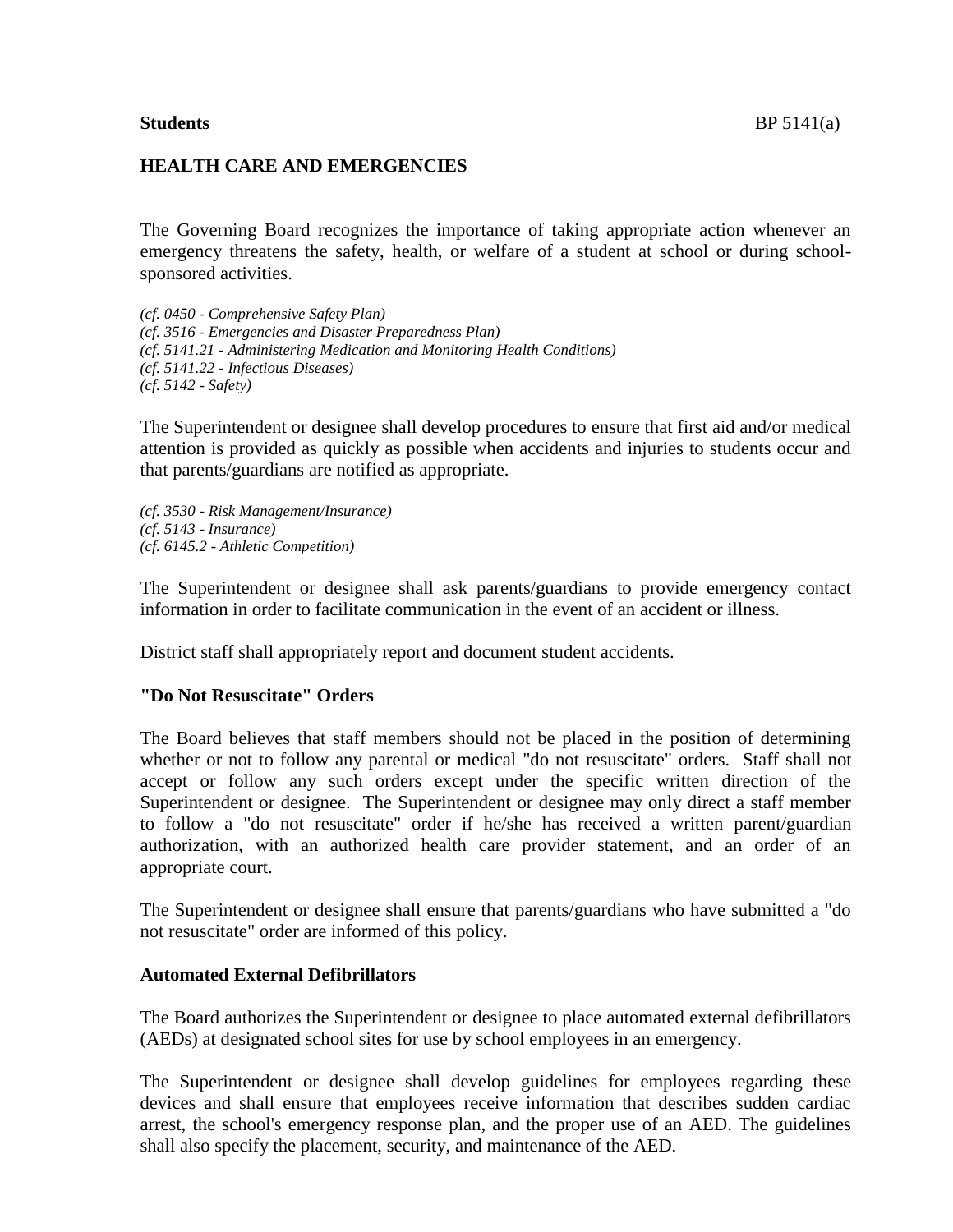## **HEALTH CARE AND EMERGENCIES** (continued)

The authorization of AEDs in district schools shall not be deemed to create a guarantee that an AED will be present or will be used in the case of an emergency, or that a trained employee will be present and/or able to use an AED in an emergency, or that the AED will operate properly.

*Legal Reference:*

*EDUCATION CODE 32040-32044 First aid equipment 49300-49307 School safety patrols 49407 Liability for treatment 49408 Emergency information 49409 Athletic events; physicians and surgeons; emergency medical care; immunity 49417 Automated external defibrillators 49470 Medical and hospital services for athletic program 49471 Medical and hospital services not provided or available 49472 Medical and hospital services for pupils 49474 Ambulance services 51202 Instruction in personal and public health and safety CIVIL CODE 1714.21 Defibrillators; CPR; immunity from civil liability FAMILY CODE 6550-6552 Caregivers HEALTH AND SAFETY CODE 1797.196 Automated external defibrillators, immunity from civil liability 1797.200 Emergency medical services agency 1799.102 Personal liability immunity CODE OF REGULATIONS, TITLE 8 5193 California Bloodborne Pathogens Standard CODE OF REGULATIONS, TITLE 22 100031-100042 Automated external defibrillators*

*Management Resources:*

*WEB SITES American Heart Association: http://www.americanheart.org American Red Cross: http://www.redcross.org California Department of Health Care Services: http://www.dhcs.ca.gov*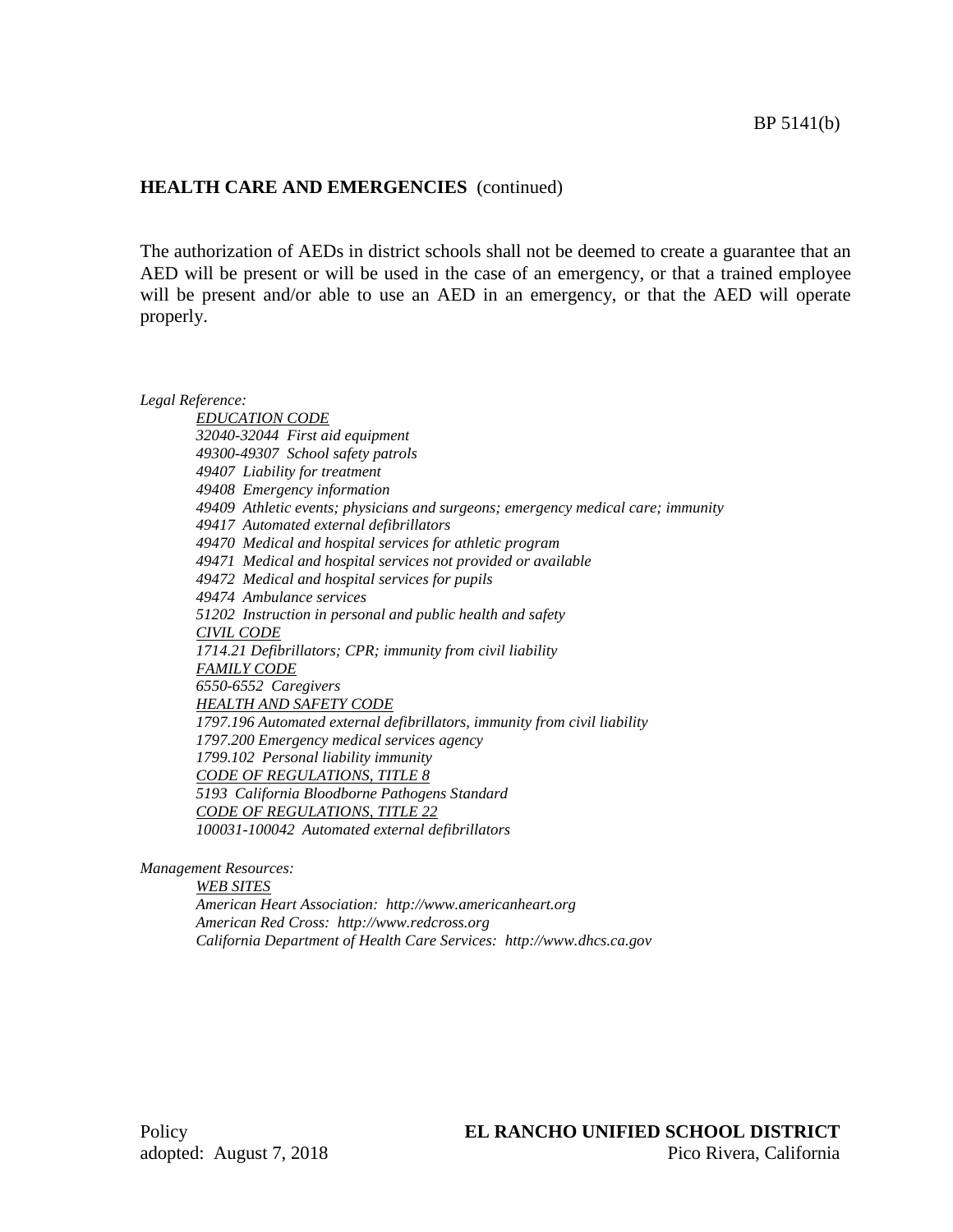# **HEALTH CARE AND EMERGENCIES**

# **Emergency Contact Information**

In order to facilitate contact in case of an emergency or accident, the principal or designee shall annually request that parents/guardians provide the following information:

- 1. Home address and telephone number
- 2. Parent/guardian's business address and telephone number
- 3. Parent/guardian's cell phone number and email address, if applicable
- 4. Name, address, and telephone number of an alternative contact person to whom the student may be released and who is authorized by the parent/guardian to care for the student in cases of emergency or when the parent/guardian cannot be reached
- 5. Local physician to call in case of emergency

*(cf. 5021 - Noncustodial Parents) (cf. 5142 - Safety)*

In addition, parents/guardians shall be encouraged to notify the school whenever their emergency contact information changes.

## **Notification/Consent for Medical Treatment**

Whenever a student requires emergency or urgent medical treatment while at school or a school-sponsored activity, the principal or designee shall contact the parent/guardian or other person identified on the emergency contact form in order to obtain consent for the medical treatment.

If the student's parent/guardian or other contact person cannot be reached to provide consent, the principal may seek reasonable medical treatment for the student as needed, unless the parent/guardian has previously filed with the district a written objection to any medical treatment other than first aid.

*(cf. 5141.21 - Administering Medication and Monitoring Health Conditions)*

A person who has filed with the district a completed caregiver's authorization affidavit pursuant to Family Code 6550-6552 shall have the right to consent to or refuse school-related medical care on behalf of the minor student. The caregiver's authorization shall be invalid if the district receives notice that the minor student is no longer living with the caregiver or if the Superintendent or designee has actual knowledge of facts contrary to those stated on the affidavit. (Family Code 6550)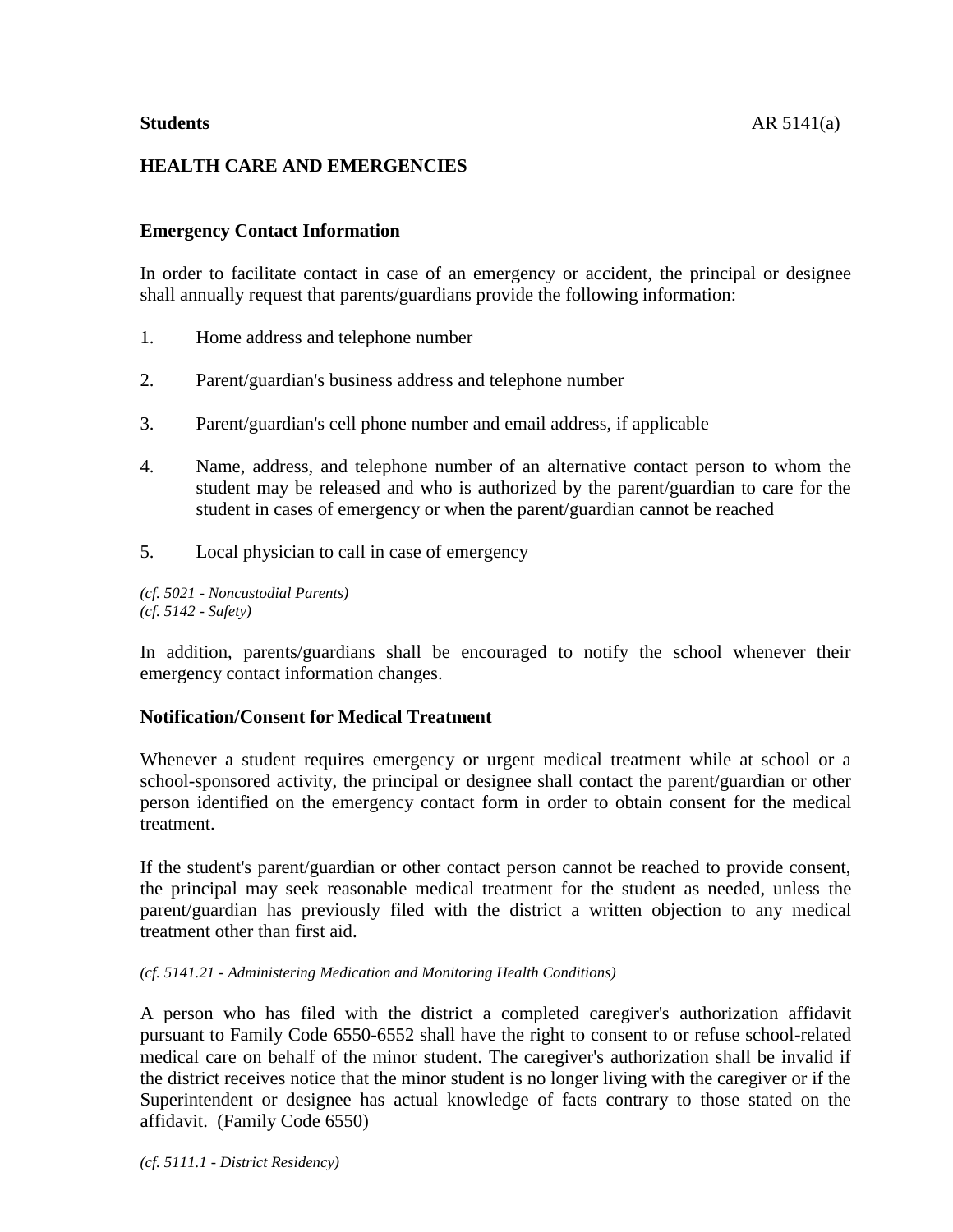## **HEALTH CARE AND EMERGENCIES** (continued)

The caregiver's consent to medical care shall be superseded by any contravening decision of the parent or other person having legal custody of the student, provided that this contravening decision does not jeopardize the student's life, health, or safety. (Family Code 6550)

## **Automated External Defibrillators**

When an automated external defibrillator (AED) is placed in a district school, the Superintendent or designee shall notify an agent of the local emergency medical services agency of the existence, location, and type of AED acquired. (Health and Safety Code 1797.196, 1797.200)

The Superintendent or designee shall ensure that any AED placed at a district school is maintained and tested according to the operation and maintenance guidelines set forth by the manufacturer. (Health and Safety Code 1797.196)

The Superintendent or designee shall develop a written plan which describes the procedures to be followed in the event of a medical emergency, including an emergency that may involve the use of an AED. These procedures should include, but not be limited to, requirements for immediate notification of the 911 emergency telephone number in the event of an emergency that may involve the use of an AED.

#### *(cf. 0450 - Comprehensive Safety Plan)*

The principal of any district school with an AED shall annually provide information to school employees that describes: (Health and Safety Code 1797.196)

- 1. Sudden cardiac arrest
- 2. The school's emergency response plan
- 3. The proper use of an AED

Instructions on how to use the AED, in no less than 14-point type, shall be posted next to every AED. In addition, school employees shall be notified annually of the location of all AED units on campus. (Health and Safety Code 1797.196)

#### *(cf. 4112.9/4212.9/4312.9 - Employee Notifications)*

Each AED shall be checked for readiness at least biannually and after each use. In addition, the Superintendent or designee shall ensure that an inspection is made of all AEDs at least every 90 days for potential issues related to operability of the device, including a blinking light or other obvious defect that may suggest tampering or that another problem has arisen